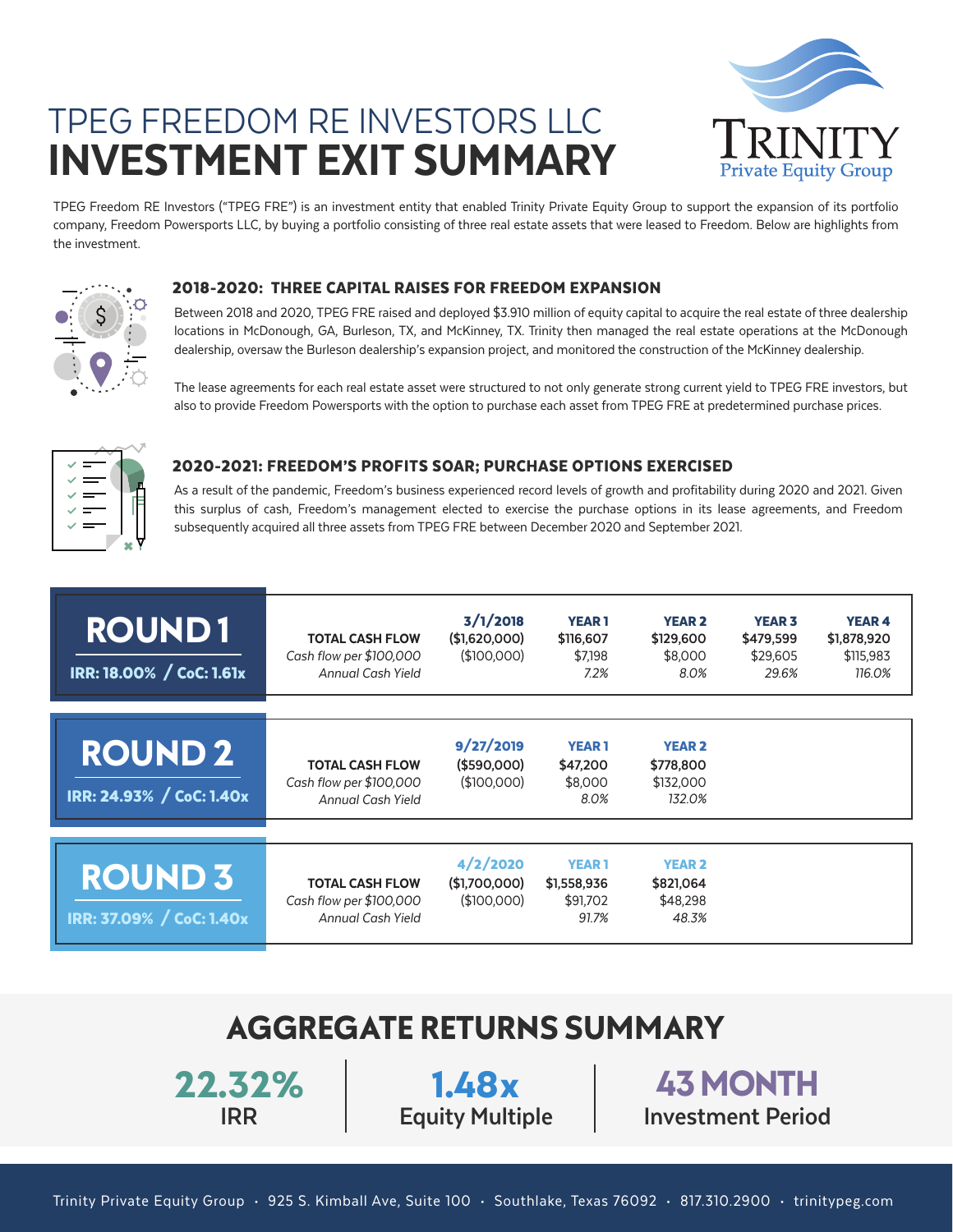## INVESTMENT SUMMARY

TPEG Freedom RE Investors ("TPEG FRE") is an investment entity that enabled Trinity Private Equity Group ("TPEG") to support the expansion of its portfolio company, Freedom Powersports LLC ("Freedom" or the "Company"), by buying a portfolio consisting of three real estate assets that were leased to Freedom.

Between 2018 and 2020, TPEG FRE raised and deployed \$3.910 million of equity capital to (1) acquire the real estate of a dealership in McDonough, GA, (2) acquire the real estate and expand the retail footprint of a dealership in Burleson, TX, and (3) acquire the land and fund the construction of a new dealership in McKinney, TX.

These three dealerships were leased to Freedom, and the lease agreements were structured to not only generate strong current yield to TPEG FRE investors, but also to provide Freedom with the option to purchase each real estate location from TPEG FRE at predetermined purchase prices.

The purchase prices were set to give TPEG FRE investors an internal rate of return ("IRR") of 16% if the purchases were completed within three years of the date of the initial TPEG FRE investment, 18% through the end of the fourth year, 20% through the end of the fifth year, and 22% thereafter. In addition to these IRR targets, TPEG FRE also negotiated that the purchase prices of the assets in the portfolio would produce a minimum multiple on invested capital of 1.40x for TPEG FRE investors.

As a result of the pandemic, Freedom's business experienced record levels of growth and profitability during 2020 and 2021. Given the Company's surplus of cash, Freedom's management elected to exercise the purchase options in its lease agreements, and the Company subsequently acquired all three assets from TPEG FRE between December 2020 and September 2021.

When Freedom acquired the first and second real estate assets from TPEG FRE (McDonough and McKinney), excess cash was distributed to each round of TPEG FRE investors such that all TPEG FRE investors had received identical IRR's. When Freedom acquired the portfolio's final real estate asset (Burleson), the final distribution to TPEG FRE investors resulted in all TPEG FRE investors receiving the greater of (1) an 18.00% IRR, or (2) a 1.40x multiple on invested capital.

The figure below summarizes TPEG FRE's important milestones during the investment hold period.

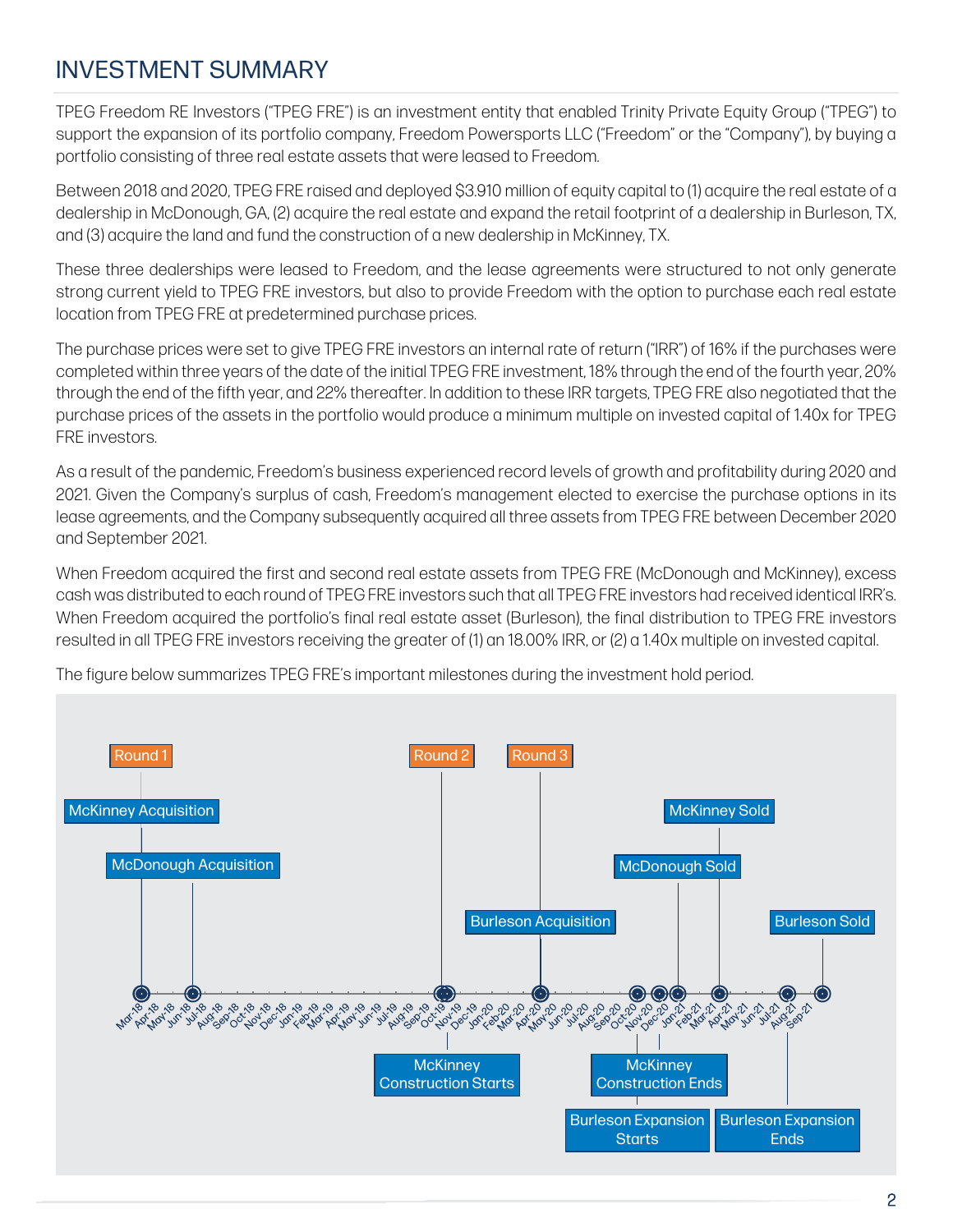### RETURNS SUMMARY

The figures below detail the actual returns over the investment period for each round of the investment.

| <b>TPEG Freedom RE Investors: Round 1</b>                           | 3/1/2018        | Year <sub>1</sub> | Year <sub>2</sub> | Year <sub>3</sub> | Year 4            |
|---------------------------------------------------------------------|-----------------|-------------------|-------------------|-------------------|-------------------|
| <b>Total Cash Flow</b>                                              | (1,620,000)     | 116,607           | 129,600           | 479.599           | 1,878,920         |
| Cash Flows Per \$100,000<br>Annual Cash Yield                       | (100,000)       | 7.198<br>7.2%     | 8.000<br>8.0%     | 29.605<br>29.6%   | 115.983<br>116.0% |
| <b>Round 1 Investor IRR</b><br><b>Round 1 Investor Cash-on-Cash</b> | 18,00%<br>1.61x |                   |                   |                   |                   |
| <b>TPEG Freedom RE Investors: Round 2</b>                           | 9/27/2019       | Year <sub>1</sub> | Year 2            |                   |                   |
| <b>Total Cash Flow</b>                                              | (590,000)       | 47,200            | 778,800           |                   |                   |
| Cash Flows Per \$100,000<br>Annual Cash Yield                       | (100,000)       | 8.000<br>8.0%     | 132,000<br>132.0% |                   |                   |
| <b>Round 2 Investor IRR</b><br><b>Round 2 Investor Cash-on-Cash</b> | 24.93%<br>1.40x |                   |                   |                   |                   |
| <b>TPEG Freedom RE Investors: Round 3</b>                           | 4/2/2020        | Year <sub>1</sub> | Year 2            |                   |                   |
| <b>Total Cash Flow</b>                                              | (1,700,000)     | 1.558.936         | 821,064           |                   |                   |
| Cash Flows Per \$100,000<br><b>Annual Cash Yield</b>                | (100,000)       | 91,702<br>91.7%   | 48,298<br>48.3%   |                   |                   |
| <b>Round 3 Investor IRR</b><br><b>Round 3 Investor Cash-on-Cash</b> | 37.09%<br>1.40x |                   |                   |                   |                   |

The equity returns shown in the figures above illustrate the realized, pre-tax returns that equity investors received throughout the entire investment. In aggregate, TPEG FRE investors realized an IRR of 22.32% and a cash-on-cash return of ~1.48x over a 43-month investment horizon.

In summary, TPEG FRE investors were provided with a fair risk-adjusted return and an investment outcome that met underwriting projections based on the structure of the lease agreements. Additionally, TPEG FRE was able to provide Freedom with flexible capital designed to advance Company objectives, including:

- Acquiring new dealership businesses without needing a large upfront investment to also acquire the real estate
- Supporting Freedom's growth into the state of Georgia
- Enabling Freedom to relocate its dealership in Johnson County (from Cleburne to Burleson)
- Enabling Freedom to relocate from a dealership in McKinney to a brand-new and substantially larger location

TPEG appreciates the continued confidence of investors and is pleased to deliver such strong investment returns to those that have supported us.